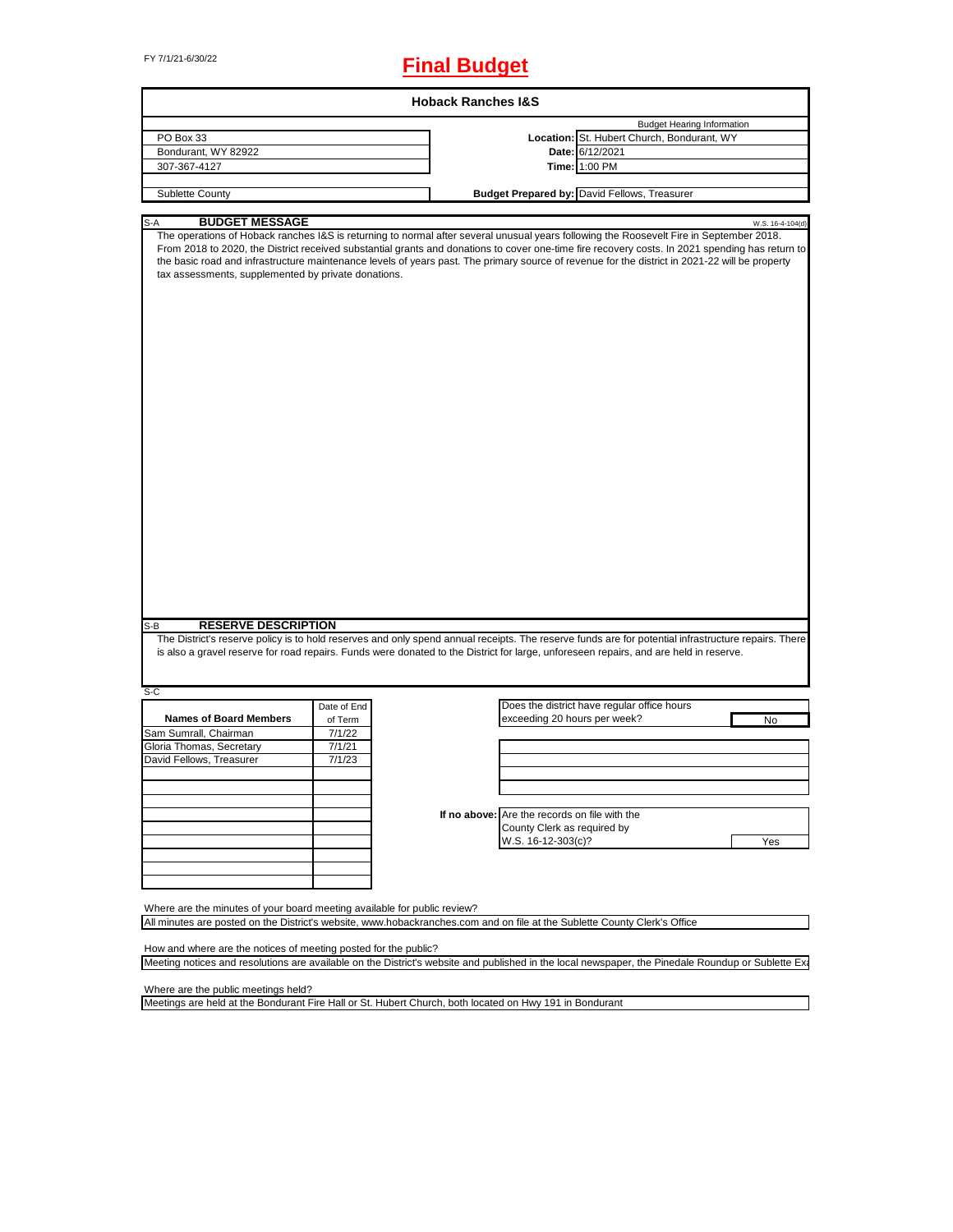### **FINAL BUDGET SUMMARY**

|       | <b>OVERVIEW</b>                                             | 2019-2020<br>Actual | 2020-2021<br>Estimated | 2021-2022<br>Proposed | Final Approval |
|-------|-------------------------------------------------------------|---------------------|------------------------|-----------------------|----------------|
| $S-1$ | <b>Total Budgeted Expenditures</b>                          | \$259,749           | \$73,487               | \$59,350              | \$59,350       |
| $S-2$ | <b>Total Principal to Pay on Debt</b>                       | \$0                 | \$0                    | \$0                   | \$0            |
| $S-3$ | <b>Total Change to Restricted Funds</b>                     | \$0                 | \$0                    | \$0                   | \$0            |
| $S-4$ | <b>Total General Fund and Forecasted Revenues Available</b> | \$313,931           | \$128,761              | \$112,844             | \$112,844      |
| $S-5$ | Amount requested from County Commissioners                  | \$38.281            | \$34.426               | \$45.750              | \$45,750       |
| $S-6$ | <b>Additional Funding Needed:</b>                           |                     |                        | \$0                   | \$0            |

| Actual<br>Estimated<br>Proposed<br>\$0<br>\$0<br>\$0<br>\$0<br><b>Operating Revenues</b><br>$S-7$<br>\$38.281<br>\$34.426<br>\$45.750<br>\$45.750<br>Tax levy (From the County Treasurer)<br>$S-8$<br><b>Government Support</b><br>\$0<br>\$0<br>\$0<br>\$0<br>$S-9$<br>\$0<br>\$0<br>\$195,828<br>\$28,328<br>Grants<br>$S-10$<br>\$0<br>\$0<br>Other County Support (Not from Co. Treas.)<br>\$0<br>\$0<br>$S-11$<br>\$19,986<br><b>Miscellaneous</b><br>\$35,052<br>\$11,100<br>\$11,100<br>$S-12$<br><b>Other Forecasted Revenue</b><br>\$2,350<br>\$3,600<br>\$2,500<br>\$2,500<br>$S-13$<br>\$86,340<br>\$59.350<br><b>Total Revenue</b><br>\$271,510<br>\$59.350<br><b>Hoback Ranches I&amp;S</b><br>FY 7/1/21-6/30/22<br>2021-2022<br>2019-2020<br>2020-2021<br><b>EXPENDITURE SUMMARY</b><br><b>Final Approval</b><br>Actual<br>Estimated<br>Proposed<br>\$0<br>\$0<br>\$0<br><b>Capital Outlay</b><br>\$0<br>\$0<br>\$0<br>\$0<br>\$0<br><b>Interest and Fees On Debt</b><br>\$13,854<br>\$7,681<br><b>Administration</b><br>\$10,200<br>\$10,200<br>$S-17$<br>\$238,768<br>\$64,806<br>\$48,350<br><b>Operations</b><br>\$48,350<br>$S-18$<br>\$800<br><b>Indirect Costs</b><br>\$7,127<br>\$1,000<br>\$800<br>$S-19$<br>\$0<br>\$0<br>\$0<br>\$0<br><b>S-20R</b><br><b>Expenditures paid by Reserves</b><br><b>Total Expenditures</b><br>\$259,749<br>\$73,487<br>\$59,350<br>\$59,350<br>2019-2020<br>2020-2021<br>2021-2022<br><b>DEBT SUMMARY</b><br><b>Final Approval</b><br>Actual<br>Estimated<br>Proposed<br>\$0<br>\$0<br>\$0<br>\$0<br><b>Principal Paid on Debt</b><br>$S-21$<br>2019-2020<br>2020-2021<br>2021-2022<br><b>CASH AND INVESTMENTS</b><br><b>Final Approval</b><br>Actual<br>Estimated<br>Proposed<br>$S-22$<br><b>TOTAL GENERAL FUNDS</b><br>\$42,421<br>\$42,421<br>\$53,494<br>\$53,494<br><b>Summary of Reserve Funds</b><br><b>Beginning Balance in Reserve Accounts</b><br>$S-23$<br>a. Sinking and Debt Service Funds<br>\$0<br>\$0<br>\$0<br>$S-24$<br>\$0<br>b. Reserves<br>\$206,342<br>\$206,342<br>\$206,342<br>\$206,342<br>$S-25$<br>c. Bond Funds<br>\$0<br>\$0<br>\$0<br>\$0<br>$S-26$<br>\$206,342<br>\$206,342<br>\$206,342<br>\$206,342<br>Total Reserves (a+b+c)<br>Amount to be added<br>\$0<br>\$0<br>\$0<br>a. Sinking and Debt Service Funds<br>\$0<br>\$0<br>\$0<br>\$0<br>b. Reserves<br>\$0<br>\$0<br>c. Bond Funds<br>\$0<br>\$0<br>\$0<br>\$0<br>\$0<br>\$0<br>Total to be added (a+b+c)<br><b>Subtotal</b><br>\$206,342<br>\$206,342<br>\$206,342<br>\$206,342<br>\$0<br>\$0<br>\$0<br>\$0<br>Less Total to be spent<br>\$206,342<br>\$206,342<br>\$206,342<br>TOTAL RESERVES AT END OF FISCAL YEAR<br>\$206,342<br>$S-33$ |                  | <b>REVENUE SUMMARY</b> | 2019-2020 | 2020-2021 | 2021-2022 | <b>Final Approval</b> |
|---------------------------------------------------------------------------------------------------------------------------------------------------------------------------------------------------------------------------------------------------------------------------------------------------------------------------------------------------------------------------------------------------------------------------------------------------------------------------------------------------------------------------------------------------------------------------------------------------------------------------------------------------------------------------------------------------------------------------------------------------------------------------------------------------------------------------------------------------------------------------------------------------------------------------------------------------------------------------------------------------------------------------------------------------------------------------------------------------------------------------------------------------------------------------------------------------------------------------------------------------------------------------------------------------------------------------------------------------------------------------------------------------------------------------------------------------------------------------------------------------------------------------------------------------------------------------------------------------------------------------------------------------------------------------------------------------------------------------------------------------------------------------------------------------------------------------------------------------------------------------------------------------------------------------------------------------------------------------------------------------------------------------------------------------------------------------------------------------------------------------------------------------------------------------------------------------------------------------------------------------------------------------------------------------------------------------------------------------------------------------------------------------------------------------------------------------------------------------------------------------------------------------------------------------------------------------------------------------------------------------------------------------------------------------------------------|------------------|------------------------|-----------|-----------|-----------|-----------------------|
|                                                                                                                                                                                                                                                                                                                                                                                                                                                                                                                                                                                                                                                                                                                                                                                                                                                                                                                                                                                                                                                                                                                                                                                                                                                                                                                                                                                                                                                                                                                                                                                                                                                                                                                                                                                                                                                                                                                                                                                                                                                                                                                                                                                                                                                                                                                                                                                                                                                                                                                                                                                                                                                                                             |                  |                        |           |           |           |                       |
|                                                                                                                                                                                                                                                                                                                                                                                                                                                                                                                                                                                                                                                                                                                                                                                                                                                                                                                                                                                                                                                                                                                                                                                                                                                                                                                                                                                                                                                                                                                                                                                                                                                                                                                                                                                                                                                                                                                                                                                                                                                                                                                                                                                                                                                                                                                                                                                                                                                                                                                                                                                                                                                                                             |                  |                        |           |           |           |                       |
|                                                                                                                                                                                                                                                                                                                                                                                                                                                                                                                                                                                                                                                                                                                                                                                                                                                                                                                                                                                                                                                                                                                                                                                                                                                                                                                                                                                                                                                                                                                                                                                                                                                                                                                                                                                                                                                                                                                                                                                                                                                                                                                                                                                                                                                                                                                                                                                                                                                                                                                                                                                                                                                                                             |                  |                        |           |           |           |                       |
|                                                                                                                                                                                                                                                                                                                                                                                                                                                                                                                                                                                                                                                                                                                                                                                                                                                                                                                                                                                                                                                                                                                                                                                                                                                                                                                                                                                                                                                                                                                                                                                                                                                                                                                                                                                                                                                                                                                                                                                                                                                                                                                                                                                                                                                                                                                                                                                                                                                                                                                                                                                                                                                                                             |                  |                        |           |           |           |                       |
|                                                                                                                                                                                                                                                                                                                                                                                                                                                                                                                                                                                                                                                                                                                                                                                                                                                                                                                                                                                                                                                                                                                                                                                                                                                                                                                                                                                                                                                                                                                                                                                                                                                                                                                                                                                                                                                                                                                                                                                                                                                                                                                                                                                                                                                                                                                                                                                                                                                                                                                                                                                                                                                                                             |                  |                        |           |           |           |                       |
|                                                                                                                                                                                                                                                                                                                                                                                                                                                                                                                                                                                                                                                                                                                                                                                                                                                                                                                                                                                                                                                                                                                                                                                                                                                                                                                                                                                                                                                                                                                                                                                                                                                                                                                                                                                                                                                                                                                                                                                                                                                                                                                                                                                                                                                                                                                                                                                                                                                                                                                                                                                                                                                                                             |                  |                        |           |           |           |                       |
|                                                                                                                                                                                                                                                                                                                                                                                                                                                                                                                                                                                                                                                                                                                                                                                                                                                                                                                                                                                                                                                                                                                                                                                                                                                                                                                                                                                                                                                                                                                                                                                                                                                                                                                                                                                                                                                                                                                                                                                                                                                                                                                                                                                                                                                                                                                                                                                                                                                                                                                                                                                                                                                                                             |                  |                        |           |           |           |                       |
|                                                                                                                                                                                                                                                                                                                                                                                                                                                                                                                                                                                                                                                                                                                                                                                                                                                                                                                                                                                                                                                                                                                                                                                                                                                                                                                                                                                                                                                                                                                                                                                                                                                                                                                                                                                                                                                                                                                                                                                                                                                                                                                                                                                                                                                                                                                                                                                                                                                                                                                                                                                                                                                                                             |                  |                        |           |           |           |                       |
|                                                                                                                                                                                                                                                                                                                                                                                                                                                                                                                                                                                                                                                                                                                                                                                                                                                                                                                                                                                                                                                                                                                                                                                                                                                                                                                                                                                                                                                                                                                                                                                                                                                                                                                                                                                                                                                                                                                                                                                                                                                                                                                                                                                                                                                                                                                                                                                                                                                                                                                                                                                                                                                                                             |                  |                        |           |           |           |                       |
|                                                                                                                                                                                                                                                                                                                                                                                                                                                                                                                                                                                                                                                                                                                                                                                                                                                                                                                                                                                                                                                                                                                                                                                                                                                                                                                                                                                                                                                                                                                                                                                                                                                                                                                                                                                                                                                                                                                                                                                                                                                                                                                                                                                                                                                                                                                                                                                                                                                                                                                                                                                                                                                                                             | $S-14$           |                        |           |           |           |                       |
|                                                                                                                                                                                                                                                                                                                                                                                                                                                                                                                                                                                                                                                                                                                                                                                                                                                                                                                                                                                                                                                                                                                                                                                                                                                                                                                                                                                                                                                                                                                                                                                                                                                                                                                                                                                                                                                                                                                                                                                                                                                                                                                                                                                                                                                                                                                                                                                                                                                                                                                                                                                                                                                                                             |                  |                        |           |           |           |                       |
|                                                                                                                                                                                                                                                                                                                                                                                                                                                                                                                                                                                                                                                                                                                                                                                                                                                                                                                                                                                                                                                                                                                                                                                                                                                                                                                                                                                                                                                                                                                                                                                                                                                                                                                                                                                                                                                                                                                                                                                                                                                                                                                                                                                                                                                                                                                                                                                                                                                                                                                                                                                                                                                                                             |                  |                        |           |           |           |                       |
|                                                                                                                                                                                                                                                                                                                                                                                                                                                                                                                                                                                                                                                                                                                                                                                                                                                                                                                                                                                                                                                                                                                                                                                                                                                                                                                                                                                                                                                                                                                                                                                                                                                                                                                                                                                                                                                                                                                                                                                                                                                                                                                                                                                                                                                                                                                                                                                                                                                                                                                                                                                                                                                                                             |                  |                        |           |           |           |                       |
|                                                                                                                                                                                                                                                                                                                                                                                                                                                                                                                                                                                                                                                                                                                                                                                                                                                                                                                                                                                                                                                                                                                                                                                                                                                                                                                                                                                                                                                                                                                                                                                                                                                                                                                                                                                                                                                                                                                                                                                                                                                                                                                                                                                                                                                                                                                                                                                                                                                                                                                                                                                                                                                                                             |                  |                        |           |           |           |                       |
|                                                                                                                                                                                                                                                                                                                                                                                                                                                                                                                                                                                                                                                                                                                                                                                                                                                                                                                                                                                                                                                                                                                                                                                                                                                                                                                                                                                                                                                                                                                                                                                                                                                                                                                                                                                                                                                                                                                                                                                                                                                                                                                                                                                                                                                                                                                                                                                                                                                                                                                                                                                                                                                                                             | $S-15$           |                        |           |           |           |                       |
|                                                                                                                                                                                                                                                                                                                                                                                                                                                                                                                                                                                                                                                                                                                                                                                                                                                                                                                                                                                                                                                                                                                                                                                                                                                                                                                                                                                                                                                                                                                                                                                                                                                                                                                                                                                                                                                                                                                                                                                                                                                                                                                                                                                                                                                                                                                                                                                                                                                                                                                                                                                                                                                                                             | $S-16$           |                        |           |           |           |                       |
|                                                                                                                                                                                                                                                                                                                                                                                                                                                                                                                                                                                                                                                                                                                                                                                                                                                                                                                                                                                                                                                                                                                                                                                                                                                                                                                                                                                                                                                                                                                                                                                                                                                                                                                                                                                                                                                                                                                                                                                                                                                                                                                                                                                                                                                                                                                                                                                                                                                                                                                                                                                                                                                                                             |                  |                        |           |           |           |                       |
|                                                                                                                                                                                                                                                                                                                                                                                                                                                                                                                                                                                                                                                                                                                                                                                                                                                                                                                                                                                                                                                                                                                                                                                                                                                                                                                                                                                                                                                                                                                                                                                                                                                                                                                                                                                                                                                                                                                                                                                                                                                                                                                                                                                                                                                                                                                                                                                                                                                                                                                                                                                                                                                                                             |                  |                        |           |           |           |                       |
|                                                                                                                                                                                                                                                                                                                                                                                                                                                                                                                                                                                                                                                                                                                                                                                                                                                                                                                                                                                                                                                                                                                                                                                                                                                                                                                                                                                                                                                                                                                                                                                                                                                                                                                                                                                                                                                                                                                                                                                                                                                                                                                                                                                                                                                                                                                                                                                                                                                                                                                                                                                                                                                                                             |                  |                        |           |           |           |                       |
|                                                                                                                                                                                                                                                                                                                                                                                                                                                                                                                                                                                                                                                                                                                                                                                                                                                                                                                                                                                                                                                                                                                                                                                                                                                                                                                                                                                                                                                                                                                                                                                                                                                                                                                                                                                                                                                                                                                                                                                                                                                                                                                                                                                                                                                                                                                                                                                                                                                                                                                                                                                                                                                                                             |                  |                        |           |           |           |                       |
|                                                                                                                                                                                                                                                                                                                                                                                                                                                                                                                                                                                                                                                                                                                                                                                                                                                                                                                                                                                                                                                                                                                                                                                                                                                                                                                                                                                                                                                                                                                                                                                                                                                                                                                                                                                                                                                                                                                                                                                                                                                                                                                                                                                                                                                                                                                                                                                                                                                                                                                                                                                                                                                                                             | $S-20$           |                        |           |           |           |                       |
|                                                                                                                                                                                                                                                                                                                                                                                                                                                                                                                                                                                                                                                                                                                                                                                                                                                                                                                                                                                                                                                                                                                                                                                                                                                                                                                                                                                                                                                                                                                                                                                                                                                                                                                                                                                                                                                                                                                                                                                                                                                                                                                                                                                                                                                                                                                                                                                                                                                                                                                                                                                                                                                                                             |                  |                        |           |           |           |                       |
|                                                                                                                                                                                                                                                                                                                                                                                                                                                                                                                                                                                                                                                                                                                                                                                                                                                                                                                                                                                                                                                                                                                                                                                                                                                                                                                                                                                                                                                                                                                                                                                                                                                                                                                                                                                                                                                                                                                                                                                                                                                                                                                                                                                                                                                                                                                                                                                                                                                                                                                                                                                                                                                                                             |                  |                        |           |           |           |                       |
|                                                                                                                                                                                                                                                                                                                                                                                                                                                                                                                                                                                                                                                                                                                                                                                                                                                                                                                                                                                                                                                                                                                                                                                                                                                                                                                                                                                                                                                                                                                                                                                                                                                                                                                                                                                                                                                                                                                                                                                                                                                                                                                                                                                                                                                                                                                                                                                                                                                                                                                                                                                                                                                                                             |                  |                        |           |           |           |                       |
|                                                                                                                                                                                                                                                                                                                                                                                                                                                                                                                                                                                                                                                                                                                                                                                                                                                                                                                                                                                                                                                                                                                                                                                                                                                                                                                                                                                                                                                                                                                                                                                                                                                                                                                                                                                                                                                                                                                                                                                                                                                                                                                                                                                                                                                                                                                                                                                                                                                                                                                                                                                                                                                                                             |                  |                        |           |           |           |                       |
|                                                                                                                                                                                                                                                                                                                                                                                                                                                                                                                                                                                                                                                                                                                                                                                                                                                                                                                                                                                                                                                                                                                                                                                                                                                                                                                                                                                                                                                                                                                                                                                                                                                                                                                                                                                                                                                                                                                                                                                                                                                                                                                                                                                                                                                                                                                                                                                                                                                                                                                                                                                                                                                                                             |                  |                        |           |           |           |                       |
|                                                                                                                                                                                                                                                                                                                                                                                                                                                                                                                                                                                                                                                                                                                                                                                                                                                                                                                                                                                                                                                                                                                                                                                                                                                                                                                                                                                                                                                                                                                                                                                                                                                                                                                                                                                                                                                                                                                                                                                                                                                                                                                                                                                                                                                                                                                                                                                                                                                                                                                                                                                                                                                                                             |                  |                        |           |           |           |                       |
|                                                                                                                                                                                                                                                                                                                                                                                                                                                                                                                                                                                                                                                                                                                                                                                                                                                                                                                                                                                                                                                                                                                                                                                                                                                                                                                                                                                                                                                                                                                                                                                                                                                                                                                                                                                                                                                                                                                                                                                                                                                                                                                                                                                                                                                                                                                                                                                                                                                                                                                                                                                                                                                                                             |                  |                        |           |           |           |                       |
|                                                                                                                                                                                                                                                                                                                                                                                                                                                                                                                                                                                                                                                                                                                                                                                                                                                                                                                                                                                                                                                                                                                                                                                                                                                                                                                                                                                                                                                                                                                                                                                                                                                                                                                                                                                                                                                                                                                                                                                                                                                                                                                                                                                                                                                                                                                                                                                                                                                                                                                                                                                                                                                                                             |                  |                        |           |           |           |                       |
|                                                                                                                                                                                                                                                                                                                                                                                                                                                                                                                                                                                                                                                                                                                                                                                                                                                                                                                                                                                                                                                                                                                                                                                                                                                                                                                                                                                                                                                                                                                                                                                                                                                                                                                                                                                                                                                                                                                                                                                                                                                                                                                                                                                                                                                                                                                                                                                                                                                                                                                                                                                                                                                                                             |                  |                        |           |           |           |                       |
|                                                                                                                                                                                                                                                                                                                                                                                                                                                                                                                                                                                                                                                                                                                                                                                                                                                                                                                                                                                                                                                                                                                                                                                                                                                                                                                                                                                                                                                                                                                                                                                                                                                                                                                                                                                                                                                                                                                                                                                                                                                                                                                                                                                                                                                                                                                                                                                                                                                                                                                                                                                                                                                                                             |                  |                        |           |           |           |                       |
|                                                                                                                                                                                                                                                                                                                                                                                                                                                                                                                                                                                                                                                                                                                                                                                                                                                                                                                                                                                                                                                                                                                                                                                                                                                                                                                                                                                                                                                                                                                                                                                                                                                                                                                                                                                                                                                                                                                                                                                                                                                                                                                                                                                                                                                                                                                                                                                                                                                                                                                                                                                                                                                                                             |                  |                        |           |           |           |                       |
|                                                                                                                                                                                                                                                                                                                                                                                                                                                                                                                                                                                                                                                                                                                                                                                                                                                                                                                                                                                                                                                                                                                                                                                                                                                                                                                                                                                                                                                                                                                                                                                                                                                                                                                                                                                                                                                                                                                                                                                                                                                                                                                                                                                                                                                                                                                                                                                                                                                                                                                                                                                                                                                                                             |                  |                        |           |           |           |                       |
|                                                                                                                                                                                                                                                                                                                                                                                                                                                                                                                                                                                                                                                                                                                                                                                                                                                                                                                                                                                                                                                                                                                                                                                                                                                                                                                                                                                                                                                                                                                                                                                                                                                                                                                                                                                                                                                                                                                                                                                                                                                                                                                                                                                                                                                                                                                                                                                                                                                                                                                                                                                                                                                                                             |                  |                        |           |           |           |                       |
|                                                                                                                                                                                                                                                                                                                                                                                                                                                                                                                                                                                                                                                                                                                                                                                                                                                                                                                                                                                                                                                                                                                                                                                                                                                                                                                                                                                                                                                                                                                                                                                                                                                                                                                                                                                                                                                                                                                                                                                                                                                                                                                                                                                                                                                                                                                                                                                                                                                                                                                                                                                                                                                                                             |                  |                        |           |           |           |                       |
|                                                                                                                                                                                                                                                                                                                                                                                                                                                                                                                                                                                                                                                                                                                                                                                                                                                                                                                                                                                                                                                                                                                                                                                                                                                                                                                                                                                                                                                                                                                                                                                                                                                                                                                                                                                                                                                                                                                                                                                                                                                                                                                                                                                                                                                                                                                                                                                                                                                                                                                                                                                                                                                                                             |                  |                        |           |           |           |                       |
|                                                                                                                                                                                                                                                                                                                                                                                                                                                                                                                                                                                                                                                                                                                                                                                                                                                                                                                                                                                                                                                                                                                                                                                                                                                                                                                                                                                                                                                                                                                                                                                                                                                                                                                                                                                                                                                                                                                                                                                                                                                                                                                                                                                                                                                                                                                                                                                                                                                                                                                                                                                                                                                                                             |                  |                        |           |           |           |                       |
|                                                                                                                                                                                                                                                                                                                                                                                                                                                                                                                                                                                                                                                                                                                                                                                                                                                                                                                                                                                                                                                                                                                                                                                                                                                                                                                                                                                                                                                                                                                                                                                                                                                                                                                                                                                                                                                                                                                                                                                                                                                                                                                                                                                                                                                                                                                                                                                                                                                                                                                                                                                                                                                                                             |                  |                        |           |           |           |                       |
|                                                                                                                                                                                                                                                                                                                                                                                                                                                                                                                                                                                                                                                                                                                                                                                                                                                                                                                                                                                                                                                                                                                                                                                                                                                                                                                                                                                                                                                                                                                                                                                                                                                                                                                                                                                                                                                                                                                                                                                                                                                                                                                                                                                                                                                                                                                                                                                                                                                                                                                                                                                                                                                                                             | $S-27$           |                        |           |           |           |                       |
|                                                                                                                                                                                                                                                                                                                                                                                                                                                                                                                                                                                                                                                                                                                                                                                                                                                                                                                                                                                                                                                                                                                                                                                                                                                                                                                                                                                                                                                                                                                                                                                                                                                                                                                                                                                                                                                                                                                                                                                                                                                                                                                                                                                                                                                                                                                                                                                                                                                                                                                                                                                                                                                                                             | $S-28$           |                        |           |           |           | \$0                   |
|                                                                                                                                                                                                                                                                                                                                                                                                                                                                                                                                                                                                                                                                                                                                                                                                                                                                                                                                                                                                                                                                                                                                                                                                                                                                                                                                                                                                                                                                                                                                                                                                                                                                                                                                                                                                                                                                                                                                                                                                                                                                                                                                                                                                                                                                                                                                                                                                                                                                                                                                                                                                                                                                                             | $S-29$           |                        |           |           |           |                       |
|                                                                                                                                                                                                                                                                                                                                                                                                                                                                                                                                                                                                                                                                                                                                                                                                                                                                                                                                                                                                                                                                                                                                                                                                                                                                                                                                                                                                                                                                                                                                                                                                                                                                                                                                                                                                                                                                                                                                                                                                                                                                                                                                                                                                                                                                                                                                                                                                                                                                                                                                                                                                                                                                                             | $S-30$           |                        |           |           |           |                       |
|                                                                                                                                                                                                                                                                                                                                                                                                                                                                                                                                                                                                                                                                                                                                                                                                                                                                                                                                                                                                                                                                                                                                                                                                                                                                                                                                                                                                                                                                                                                                                                                                                                                                                                                                                                                                                                                                                                                                                                                                                                                                                                                                                                                                                                                                                                                                                                                                                                                                                                                                                                                                                                                                                             |                  |                        |           |           |           |                       |
|                                                                                                                                                                                                                                                                                                                                                                                                                                                                                                                                                                                                                                                                                                                                                                                                                                                                                                                                                                                                                                                                                                                                                                                                                                                                                                                                                                                                                                                                                                                                                                                                                                                                                                                                                                                                                                                                                                                                                                                                                                                                                                                                                                                                                                                                                                                                                                                                                                                                                                                                                                                                                                                                                             |                  |                        |           |           |           |                       |
|                                                                                                                                                                                                                                                                                                                                                                                                                                                                                                                                                                                                                                                                                                                                                                                                                                                                                                                                                                                                                                                                                                                                                                                                                                                                                                                                                                                                                                                                                                                                                                                                                                                                                                                                                                                                                                                                                                                                                                                                                                                                                                                                                                                                                                                                                                                                                                                                                                                                                                                                                                                                                                                                                             | $S-31$<br>$S-32$ |                        |           |           |           |                       |

*Budget Officer / District Official (if not same as "Submitted by")*

Date adopted by Special District

*End of Summary*

Bondurant, WY 82922 **DISTRICT ADDRESS:** PO Box 33 **PO Box 33 PREPARED BY:** David Fellows, Treasurer

**DISTRICT PHONE:** 307-367-4127

1/23/19 *Form approved by Wyoming Department of Audit, Public Funds Division Prepared in compliance with the Uniform Municipal Fiscal Procedures Act (W.S. 16-4-101 through 124) as it applies.*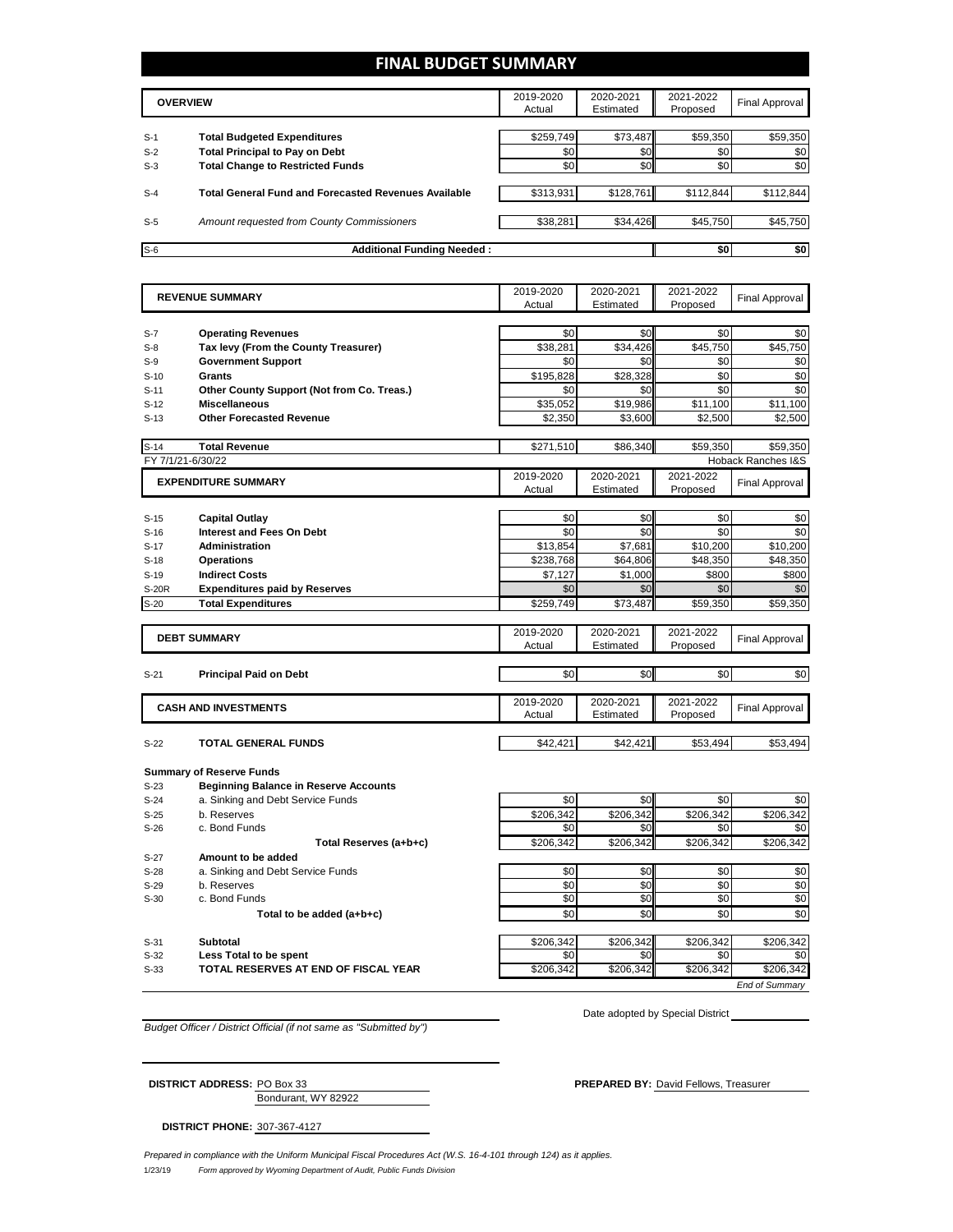# **Final Budget**

|           | Hoback Ranches I&S                             |                  |           |           | <b>FYE</b> | 6/30/2022             |
|-----------|------------------------------------------------|------------------|-----------|-----------|------------|-----------------------|
|           | <b>NAME OF DISTRICT/BOARD</b>                  |                  |           |           |            |                       |
|           |                                                |                  |           |           |            |                       |
|           | <b>PROPERTY TAXES AND ASSESSMENTS</b>          |                  |           |           |            |                       |
|           |                                                |                  |           |           |            |                       |
|           |                                                |                  | 2019-2020 | 2020-2021 | 2021-2022  |                       |
|           |                                                | <b>DOA Chart</b> | Actual    | Estimated | Proposed   | <b>Final Approval</b> |
|           |                                                | of Accounts      |           |           |            |                       |
| $R-1$     | <b>Property Taxes and Assessments Received</b> |                  |           |           |            |                       |
| $R-1.1$   | Tax Levy (From the County Treasurer)           | 4001             | \$38,281  | \$34,426  | \$45,750   | \$45,750              |
| R-1.2     | Other County Support (see note on the right)   | 4005             |           |           |            |                       |
|           | <b>FORECASTED REVENUE</b>                      |                  |           |           |            |                       |
|           |                                                |                  |           |           |            |                       |
|           |                                                |                  |           |           |            |                       |
|           |                                                | <b>DOA Chart</b> | 2019-2020 | 2020-2021 | 2021-2022  | <b>Final Approval</b> |
|           |                                                | of Accounts      | Actual    | Estimated | Proposed   |                       |
| $R-2$     | <b>Revenues from Other Governments</b>         |                  |           |           |            |                       |
| $R - 2.1$ | State Aid                                      | 4211             |           |           |            |                       |
| R-2.2     | Additional County Aid (non-treasurer)          | 4237             |           |           |            |                       |
| R-2.3     | City (or Town) Aid                             | 4237             |           |           |            |                       |
| $R-2.4$   | Other (Specify)                                | 4237             |           |           |            |                       |
| $R - 2.5$ | <b>Total Government Support</b>                |                  | \$0       | \$0       | \$0        | \$0                   |
| $R-3$     | <b>Operating Revenues</b>                      |                  |           |           |            |                       |
| R-3.1     | <b>Customer Charges</b>                        | 4300             |           |           |            |                       |
| R-3.2     | Sales of Goods or Services                     | 4300             |           |           |            |                       |
| R-3.3     | <b>Other Assessments</b>                       | 4503             |           |           |            |                       |
| $R - 3.4$ | <b>Total Operating Revenues</b>                |                  | \$0       | \$0       | \$0        | \$0                   |
| $R-4$     | Grants                                         |                  |           |           |            |                       |
| $R-4.1$   | <b>Direct Federal Grants</b>                   | 4201             |           |           |            |                       |
| R-4.2     | <b>Federal Grants thru State Agencies</b>      | 4201             | \$195,828 | \$28,328  | \$0        |                       |
| R-4.3     | <b>Grants from State Agencies</b>              | 4211             |           |           |            |                       |
| $R - 4.4$ | <b>Total Grants</b>                            |                  | \$195,828 | \$28,328  | \$0        | \$0                   |
| $R-5$     | <b>Miscellaneous Revenue</b>                   |                  |           |           |            |                       |
| $R-5.1$   | Interest                                       | 4501             | \$2,924   | \$1,586   | \$1,100    | \$1,100               |
| R-5.2     | Other: Specify<br>Donations                    | 4500             | \$32,127  | \$18,400  | \$10,000   | \$10,000              |
| $R - 5.3$ | Other: Additional                              |                  |           |           |            |                       |
| $R-5.4$   | <b>Total Miscellaneous</b>                     |                  | \$35,052  | \$19,986  | \$11,100   | \$11,100              |
| $R - 5.5$ | <b>Total Forecasted Revenue</b>                |                  | \$230,879 | \$48,314  | \$11,100   | \$11,100              |
| $R-6$     | <b>Other Forecasted Revenue</b>                |                  |           |           |            |                       |
| R-6.1     | a. Other past due as estimated by Co. Treas.   | 4004             |           |           |            |                       |
| $R-6.2$   | b. Other forecasted revenue (specify):         |                  |           |           |            |                       |
| $R-6.3$   | Road Impact Fees                               | 4500             | \$2,350   | \$3,600   | \$2,500    | \$2,500               |
| $R-6.4$   |                                                | 4500             |           |           |            |                       |
| $R-6.5$   |                                                |                  |           |           |            |                       |
| $R-6.6$   | Total Other Forecasted Revenue (a+b)           |                  | \$2,350   | \$3,600   | \$2,500    | \$2,500               |
|           |                                                |                  |           |           |            |                       |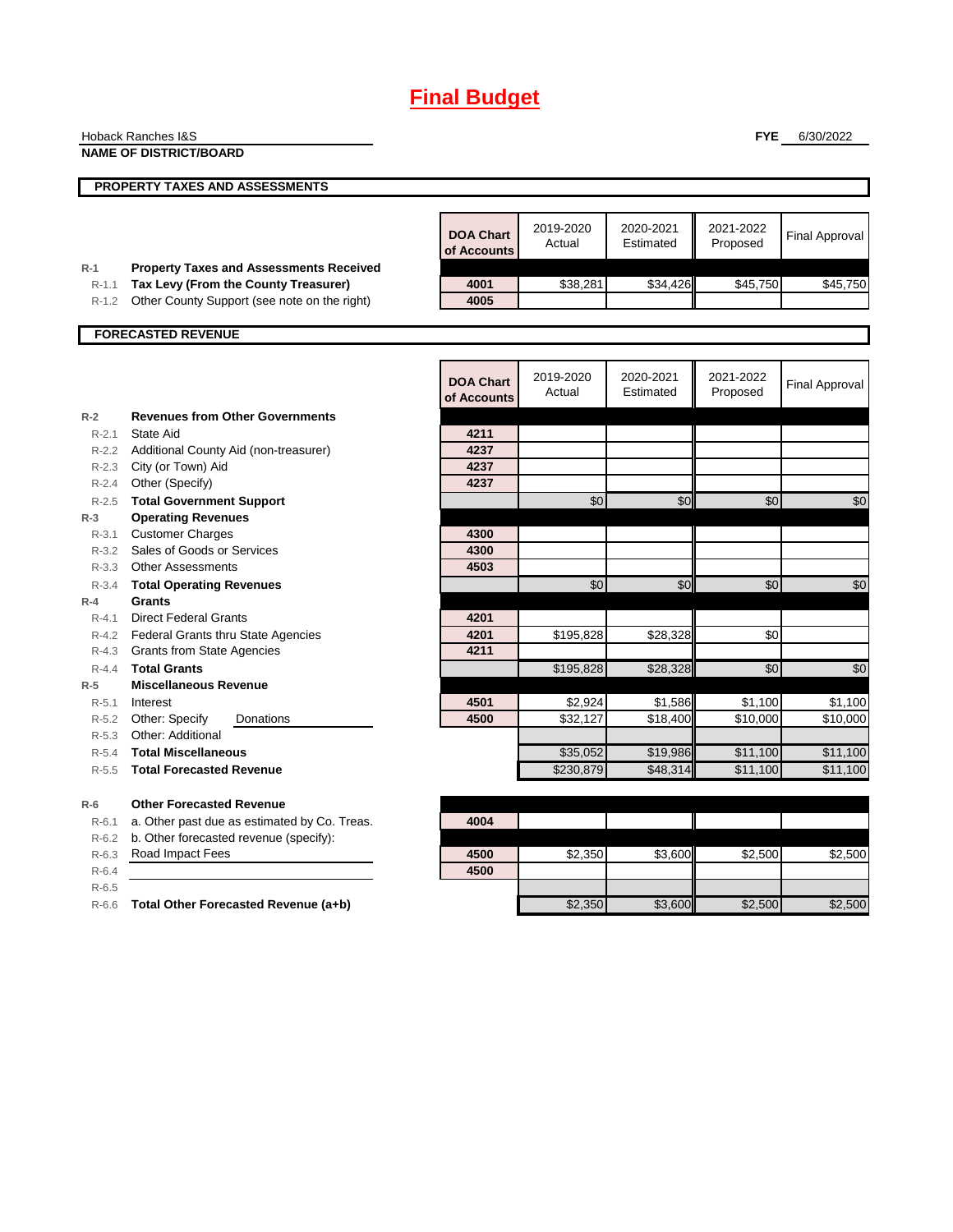#### Hoback Ranches I&S **NAME OF DISTRICT/BOARD**

#### **CAPITAL OUTLAY BUDGET**

|           |                       | <u>UI AUUU</u> |
|-----------|-----------------------|----------------|
| E-1       | <b>Capital Outlay</b> |                |
| $E - 1.1$ | <b>Real Property</b>  | 6201           |
| $E - 1.2$ | Vehicles              | 6210           |
| $E-1.3$   | Office Equipment      | 6211           |
| $E - 1.4$ | Other (Specify)       |                |
| $E - 1.5$ |                       | 6200           |
| $E - 1.6$ |                       | 6200           |
| $E-1.7$   |                       |                |
| $E-1.8$   | TOTAL CAPITAL OUTLAY  |                |
|           |                       |                |

| <b>DOA Chart</b><br>of Accounts | 2019-2020<br>Actual | 2020-2021<br>Estimated | 2021-2022<br>Proposed | <b>Final Approval</b> |
|---------------------------------|---------------------|------------------------|-----------------------|-----------------------|
|                                 |                     |                        |                       |                       |
| 6201                            |                     |                        |                       |                       |
| 6210                            |                     |                        |                       |                       |
| 6211                            |                     |                        |                       |                       |
|                                 |                     |                        |                       |                       |
| 6200                            |                     |                        |                       |                       |
| 6200                            |                     |                        |                       |                       |
|                                 |                     |                        |                       |                       |
|                                 | \$0                 |                        | \$በ                   | \$0                   |

#### **ADMINISTRATION BUDGET**

|           |                                             | <b>DOA Chart</b><br>of Accounts | 2019-2020<br>Actual | 2020-2021<br>Estimated | 2021-2022<br>Proposed | <b>Final Approval</b> |
|-----------|---------------------------------------------|---------------------------------|---------------------|------------------------|-----------------------|-----------------------|
| $E-2$     | <b>Personnel Services</b>                   |                                 |                     |                        |                       |                       |
| $E - 2.1$ | Administrator                               | 7002                            |                     |                        |                       |                       |
| $E - 2.2$ | Secretary                                   | 7003                            |                     |                        |                       |                       |
| $E - 2.3$ | Clerical                                    | 7004                            |                     |                        |                       |                       |
| $E - 2.4$ | Other (Specify)                             |                                 |                     |                        |                       |                       |
| $E - 2.5$ |                                             | 7005                            |                     |                        |                       |                       |
| $E - 2.6$ |                                             | 7005                            |                     |                        |                       |                       |
| $E - 2.7$ |                                             |                                 |                     |                        |                       |                       |
| $E-3$     | <b>Board Expenses</b>                       |                                 |                     |                        |                       |                       |
| $E - 3.1$ | Travel                                      | 7011                            |                     |                        |                       |                       |
| $E - 3.2$ | Mileage                                     | 7012                            |                     |                        |                       |                       |
| $E - 3.3$ | Other (Specify)                             |                                 |                     |                        |                       |                       |
| $E - 3.4$ | Dues - Wyo Association of Special Districts | 7013                            | \$100               |                        | \$100                 | \$100                 |
| $E - 3.5$ |                                             | 7013                            |                     |                        |                       |                       |
| $E-3.6$   |                                             |                                 |                     |                        |                       |                       |
| $E-4$     | <b>Contractual Services</b>                 |                                 |                     |                        |                       |                       |
| $E - 4.1$ | Legal                                       | 7021                            | \$8,512             | \$2,809                | \$5,000               | \$5,000               |
| $E - 4.2$ | Accounting/Auditing                         | 7022                            | \$3,530             | \$3,735                | \$3,500               | \$3,500               |
| $E - 4.3$ | Other (Specify)                             |                                 |                     |                        |                       |                       |
| $E - 4.4$ |                                             | 7023                            |                     |                        |                       |                       |
| $E-4.5$   |                                             | 7023                            |                     |                        |                       |                       |
| $E-4.6$   |                                             |                                 |                     |                        |                       |                       |
| $E-5$     | <b>Other Administrative Expenses</b>        |                                 |                     |                        |                       |                       |
| $E - 5.1$ | <b>Office Supplies</b>                      | 7031                            | \$1,016             | \$584                  | \$850                 | \$850                 |
| $E-5.2$   | Office equipment, rent & repair             | 7032                            |                     |                        |                       |                       |
| $E - 5.3$ | Education                                   | 7033                            |                     |                        |                       |                       |
| $E - 5.4$ | Registrations                               | 7034                            |                     |                        |                       |                       |
| $E - 5.5$ | Other (Specify)                             |                                 |                     |                        |                       |                       |
| $E - 5.6$ | Advertising                                 | 7035                            | \$697               | \$553                  | \$750                 | \$750                 |
| $E - 5.7$ |                                             | 7035                            |                     |                        |                       |                       |
| $E - 5.8$ |                                             |                                 |                     |                        |                       |                       |
| $E-6$     | <b>TOTAL ADMINISTRATION</b>                 |                                 | \$13,854            | \$7,681                | \$10,200              | \$10,200              |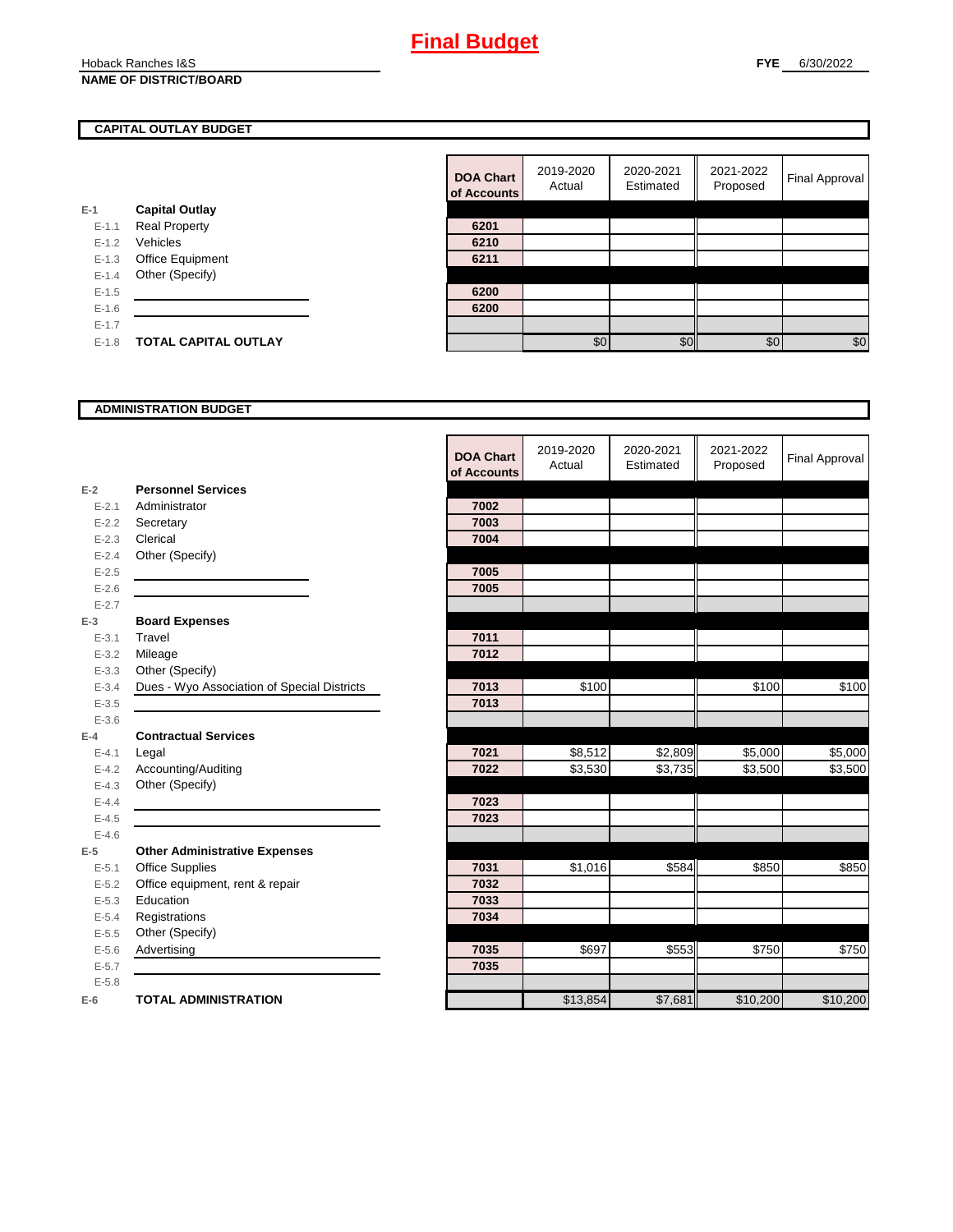#### Hoback Ranches I&S

### **OPERATIONS BUDGET**

|           |                                        | <b>DOA Chart</b><br>of Accounts | 2019-2020<br>Actual | 2020-2021<br>Estimated | 2021-2022<br>Proposed | <b>Final Approval</b> |
|-----------|----------------------------------------|---------------------------------|---------------------|------------------------|-----------------------|-----------------------|
| $E-7$     | <b>Personnel Services</b>              |                                 |                     |                        |                       |                       |
| $E - 7.1$ | Wages--Operations                      | 7202                            |                     |                        |                       |                       |
| $E - 7.2$ | <b>Service Contracts</b>               | 7203                            |                     |                        |                       |                       |
| $E - 7.3$ | Other (Specify)                        |                                 |                     |                        |                       |                       |
| $E - 7.4$ |                                        | 7204                            |                     |                        |                       |                       |
| $E - 7.5$ |                                        | 7204                            |                     |                        |                       |                       |
| $E - 7.6$ |                                        |                                 |                     |                        |                       |                       |
| E-8       | <b>Travel</b>                          |                                 |                     |                        |                       |                       |
| $E - 8.1$ | Mileage                                | 7211                            |                     |                        |                       |                       |
| $E - 8.2$ | Other (Specify)                        |                                 |                     |                        |                       |                       |
| $E - 8.3$ |                                        | 7212                            |                     |                        |                       |                       |
| $E - 8.4$ |                                        | 7212                            |                     |                        |                       |                       |
| $E - 8.5$ |                                        |                                 |                     |                        |                       |                       |
| $E-9$     | <b>Operating supplies (List)</b>       |                                 |                     |                        |                       |                       |
| $E - 9.1$ |                                        | 7220                            |                     |                        |                       |                       |
| $E - 9.2$ |                                        | 7220                            |                     |                        |                       |                       |
| $E - 9.3$ |                                        | 7220                            |                     |                        |                       |                       |
| $E - 9.4$ |                                        | 7220                            |                     |                        |                       |                       |
| $E - 9.5$ |                                        |                                 |                     |                        |                       |                       |
| $E-10$    | <b>Program Services (List)</b>         |                                 |                     |                        |                       |                       |
| $E-10.1$  | Road Maintenance                       | 7230                            | \$60,088            | \$4,263                | \$35,000              | \$35,000              |
| $E-10.2$  | Fence Maintenance                      | 7230                            | \$27,326            | \$6,265                | \$2,000               | \$2,000               |
| $E-10.3$  | Supplies                               | 7230                            | \$655               | \$214                  | \$750                 | \$750                 |
| $E-10.4$  | <b>Weed Control</b>                    | 7230                            | \$0                 | \$110                  | \$500                 | \$500                 |
| $E-10.5$  |                                        |                                 |                     |                        |                       |                       |
| $E-11$    | <b>Contractual Arrangements (List)</b> |                                 |                     |                        |                       |                       |
| $E-11.1$  | <b>Forest Service Road Easement</b>    | 7400                            | \$707               | \$1,184                | \$1,000               | \$1,000               |
| $E-11.2$  |                                        | 7400                            |                     |                        |                       |                       |
| $E-11.3$  |                                        | 7400                            |                     |                        |                       |                       |
| $E-11.4$  |                                        | 7400                            |                     |                        |                       |                       |
| $E-11.5$  |                                        |                                 |                     |                        |                       |                       |
| E-12      | <b>Other operations (Specify)</b>      |                                 |                     |                        |                       |                       |
| $E-12.1$  | Roosevelt Fire Recovery                | 7450                            | \$149,992           | \$50,294               | \$9,100               | \$9,100               |
| $E-12.2$  | Package Delivery Box                   | 7450                            | \$0                 | \$2,475                | \$0                   |                       |
| $E-12.3$  |                                        | 7450                            |                     |                        |                       |                       |
| $E-12.4$  |                                        | 7450                            |                     |                        |                       |                       |
| $E-12.5$  |                                        |                                 |                     |                        |                       |                       |
| $E-13$    | <b>TOTAL OPERATIONS</b>                |                                 | \$238,768           | \$64,806               | \$48,350              | \$48,350              |
|           |                                        |                                 |                     |                        |                       |                       |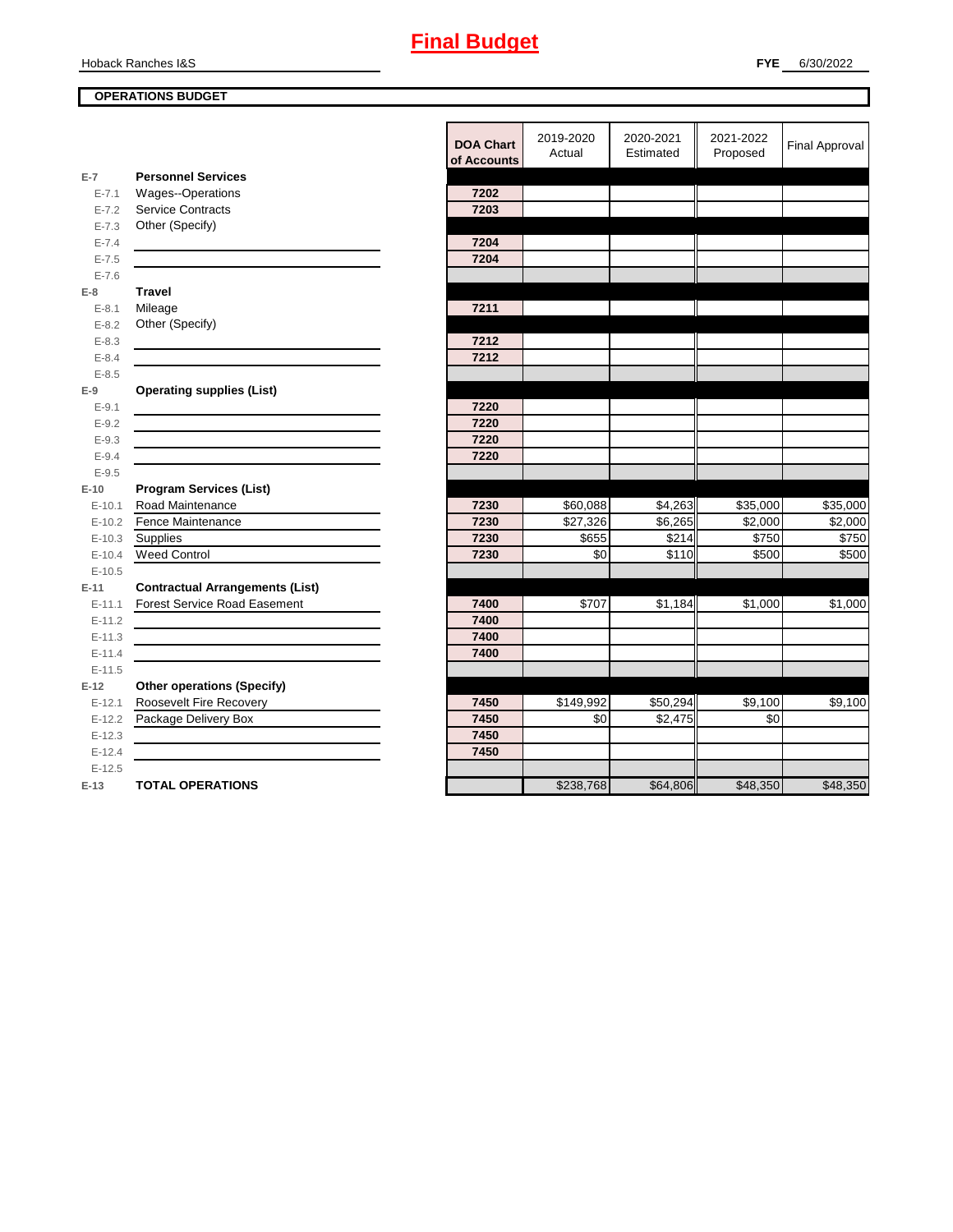

Hoback Ranches I&S

### **INDIRECT COSTS BUDGET**

|          |                              | <b>DOA Chart</b><br>of Accounts | 2019-2020<br>Actual | 2020-2021<br>Estimated | 2021-2022<br>Proposed | Final Approval |
|----------|------------------------------|---------------------------------|---------------------|------------------------|-----------------------|----------------|
| $E-14$   | <b>Insurance</b>             |                                 |                     |                        |                       |                |
| $E-14.1$ | Liability                    | 7502                            | \$7,127             | \$1,000                | \$800                 | \$800          |
| $E-14.2$ | Buildings and vehicles       | 7503                            |                     |                        |                       |                |
| $E-14.3$ | Equipment                    | 7504                            |                     |                        |                       |                |
| $E-14.4$ | Other (Specify)              |                                 |                     |                        |                       |                |
| $E-14.5$ |                              | 7505                            |                     |                        |                       |                |
| $E-14.6$ |                              | 7505                            |                     |                        |                       |                |
| $E-14.7$ |                              |                                 |                     |                        |                       |                |
| $E-15$   | Indirect payroll costs:      |                                 |                     |                        |                       |                |
| $E-15.1$ | FICA (Social Security) taxes | 7511                            |                     |                        |                       |                |
| $E-15.2$ | <b>Workers Compensation</b>  | 7512                            |                     |                        |                       |                |
| $E-15.3$ | <b>Unemployment Taxes</b>    | 7513                            |                     |                        |                       |                |
| $E-15.4$ | Retirement                   | 7514                            |                     |                        |                       |                |
| $E-15.5$ | <b>Health Insurance</b>      | 7515                            |                     |                        |                       |                |
| $E-15.6$ | Other (Specify)              |                                 |                     |                        |                       |                |
| $E-15.7$ |                              | 7516                            |                     |                        |                       |                |
| $E-15.8$ |                              | 7516                            |                     |                        |                       |                |
| $E-15.9$ |                              |                                 |                     |                        |                       |                |
|          |                              |                                 |                     |                        |                       |                |
| $E-17$   | <b>TOTAL INDIRECT COSTS</b>  |                                 | \$7,127             | \$1,000                | \$800                 | \$800          |

#### **DEBT SERVICE BUDGET**

| <b>DOA Chart</b><br>of Accounts | 2019-2020<br>Actual | 2020-2021<br>Estimated | 2021-2022<br>Proposed | <b>Final Approval</b> |
|---------------------------------|---------------------|------------------------|-----------------------|-----------------------|
|                                 |                     |                        |                       |                       |
| 6401                            |                     |                        |                       |                       |
| 6410                            |                     |                        |                       |                       |
| 6420                            |                     |                        |                       |                       |
|                                 | SO.                 |                        | £ſ.                   | \$O                   |

| D-1 | <b>Debt Service</b> |
|-----|---------------------|
|     |                     |

D-1.1 Principal

D-1.2 **Interest** 

D-1.3 **Fees** 

**D-2 TOTAL DEBT SERVICE**